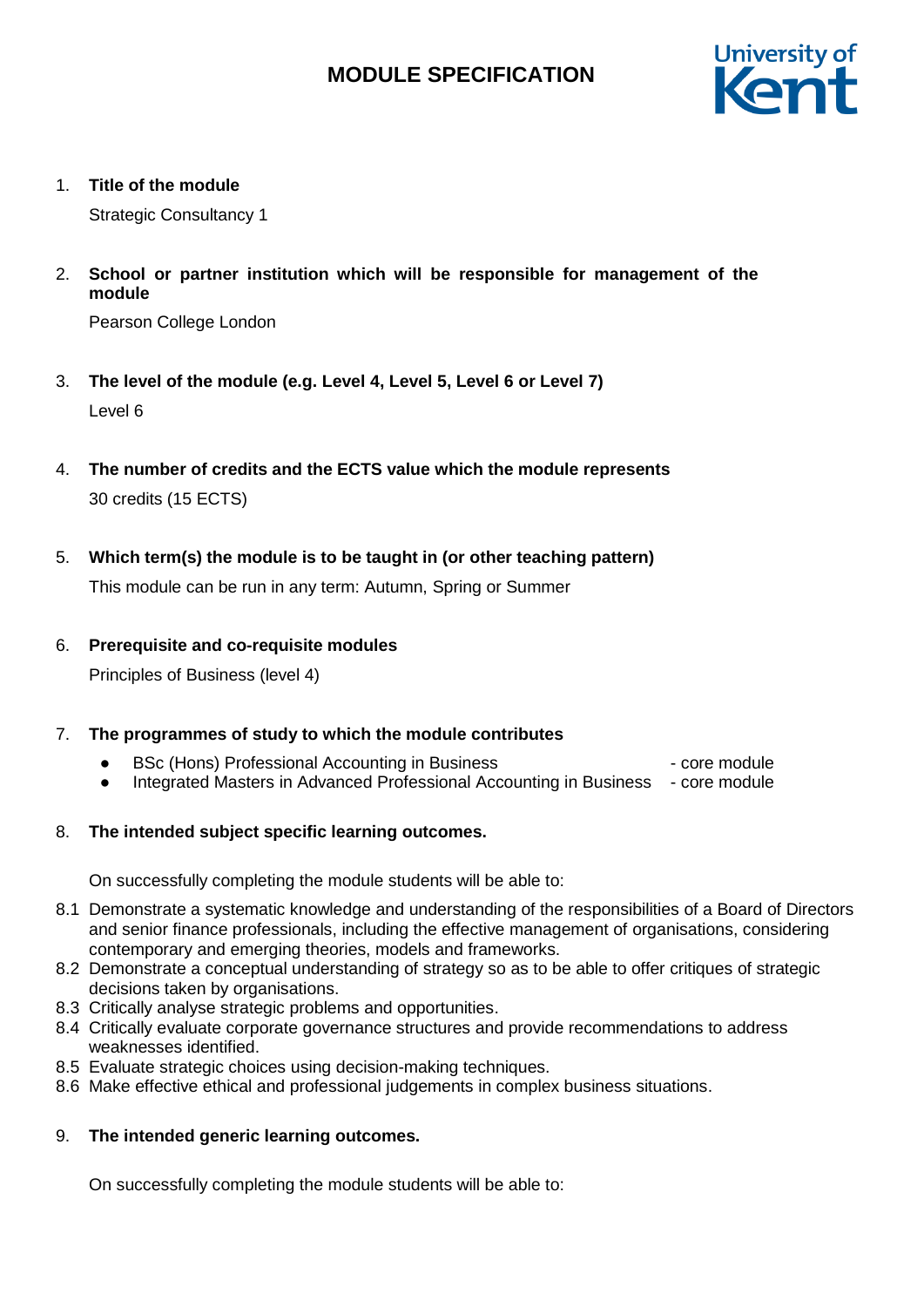

- 9.1 Carry out decision-making in complex and unpredictable contexts.
- 9.2 Demonstrate the learning ability needed to undertake appropriate further training of a professional or equivalent nature.
- 9.3 Demonstrate an ability to manage disagreements and different viewpoints professionally and to resolve disputes constructively.
- 9.4 Demonstrate an ability to communicate with appropriate professional cultural and contextual awareness.

### 10. **A synopsis of the curriculum**

The purpose of this module is to serve as one of two "gateway" consultancy modules, which aim to equip learners with a holistic approach when solving business issues. The gateway modules have been designed to help prepare learners for the realities of working in accounting and finance through adopting the mind set of an external or internal consultant. It will also help to prepare learners for the final stage modules of professional accountancy qualifications.

This module aims to provide learners with a comprehensive understanding of contemporary Board level responsibilities and strategic considerations. The module focuses on strategy and corporate governance.

#### *Overview of curriculum:*

- Corporate governance: agency, stakeholder analysis and corporate social responsibility, corporate governance scope and approaches, the board of directors, public sector governance
- Strategic leadership: qualities of leadership, leadership and organisational culture, integrated reporting, professionalism, ethical codes and the public interest
- Strategy: concepts of strategy, environmental issues affecting the strategic position of and future outlook for an organisation, competitive forces affecting an organisation, the internal resources, capabilities and competences of an organisation, strategic choices
- Risk: identification, assessment and measurement of risk, targeting and monitoring risk, managing risk

### 11. **Reading List (Indicative list, current at time of publication. Reading lists will be published annually)**

- Wickham, Wilcox, "Management Consulting: Delivering an effective project", Pearson (latest edition)
- Goergen,"International Corporate Governance", Pearson (Latest edition)
- Johnson, Scholes & Whittington, "Exploring Corporate Strategy", Pearson (Latest edition)
- ACCA Strategic Leader study text
- ACCA Strategic Leader technical articles
- Strategic Management Journal, Wiley

Access to a comprehensive online database of journal articles and other relevant publications on the Online Learning Environment.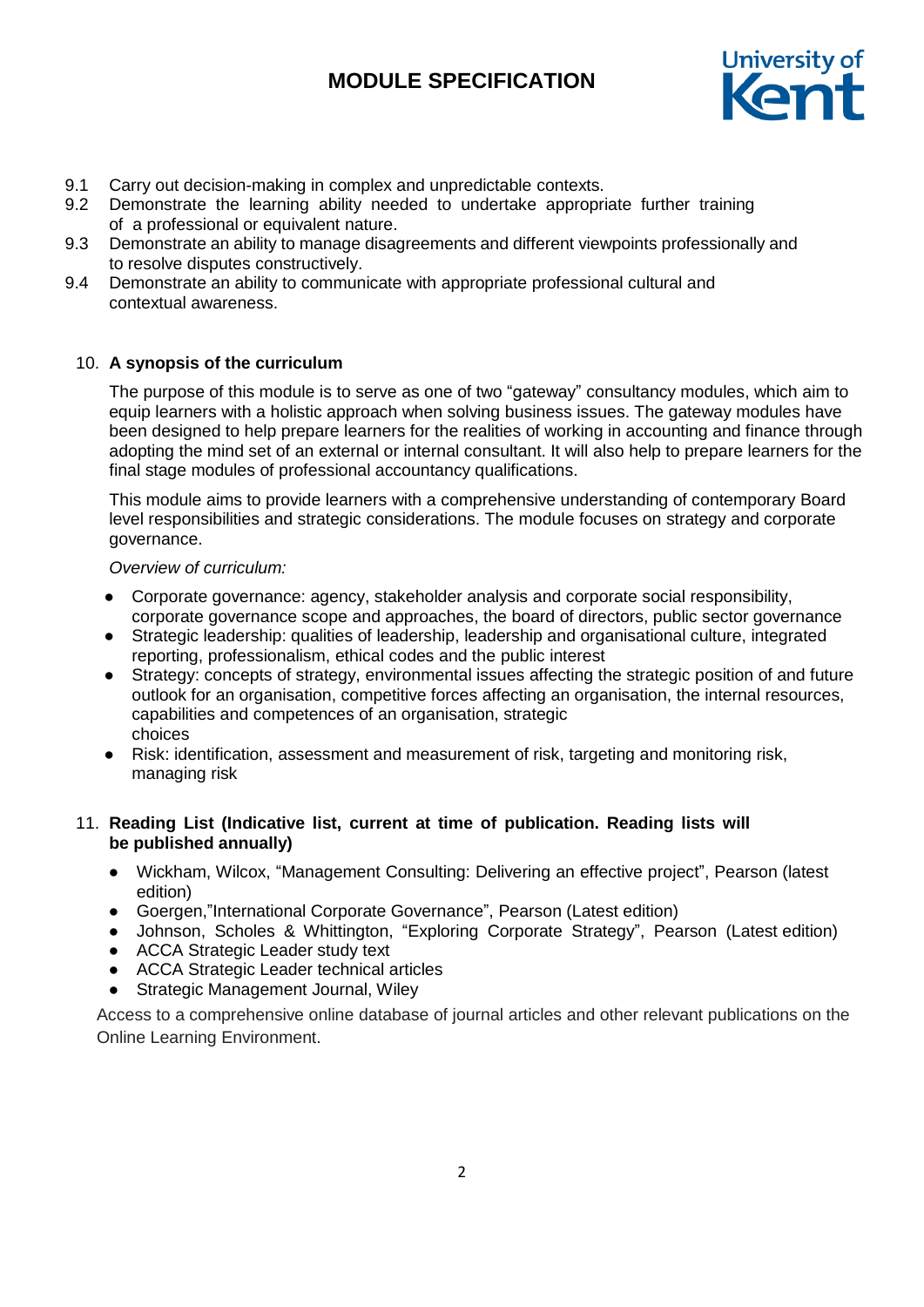

### 12. **Learning and Teaching methods**

For full details please see the teaching and learning strategy in the programme specification. Students can study this module in the interactive classes model or the mentored independent model. Those on the former will typically experience one lecture and two 1.5 hour seminars each week.

| Scheduled Hours:                | 40  |
|---------------------------------|-----|
| <b>Independent Study Hours:</b> | 260 |
| <b>Total Study Hours:</b>       | 300 |

#### *13* **Assessment methods**

#### 13.1 Main assessment methods

This module will be summatively assessed through a 4,500 word case study coursework assignment (100% of grade).

#### 13.2 Reassessment methods

## 14. **Map of Module Learning Outcomes (sections 8 & 9) to Learning and Teaching Methods (section12) and methods of Assessment (section 13)**

| <b>Module</b><br>learning<br>outcome        |                           | 8.1 | 8.2              | 8.3                       | 8.4 | 8.5 | 8.6 | 9.1 | 9.2 | 9.3                       | 9.4              |
|---------------------------------------------|---------------------------|-----|------------------|---------------------------|-----|-----|-----|-----|-----|---------------------------|------------------|
| Learning/<br>teaching<br>method             | <b>Hours</b><br>allocated |     |                  |                           |     |     |     |     |     |                           |                  |
| <b>Private Study</b>                        | 260                       |     |                  |                           |     |     |     |     | X   |                           |                  |
| Lectures                                    | 10                        | X   | $\boldsymbol{X}$ | $\boldsymbol{\mathsf{X}}$ | X   | X   |     |     |     |                           |                  |
| <b>Seminars</b>                             | 30                        | X   | X                | X                         | X   | X   | X   | X   |     | $\boldsymbol{\mathsf{X}}$ | $\boldsymbol{X}$ |
| <b>Assessment</b><br>method                 |                           |     |                  |                           |     |     |     |     |     |                           |                  |
| Integrated<br>case study<br>$(4,500$ words) |                           | X   | $\boldsymbol{X}$ | X                         | X   | X   | X   | X   | X   | $\boldsymbol{\mathsf{X}}$ | $\boldsymbol{X}$ |

#### 15. **Inclusive module design**

Pearson College London recognises and has embedded the expectations of current disability equality legislation, and supports students with a declared disability or special educational need in its teaching.

Within this module we will make reasonable adjustments wherever necessary, including additional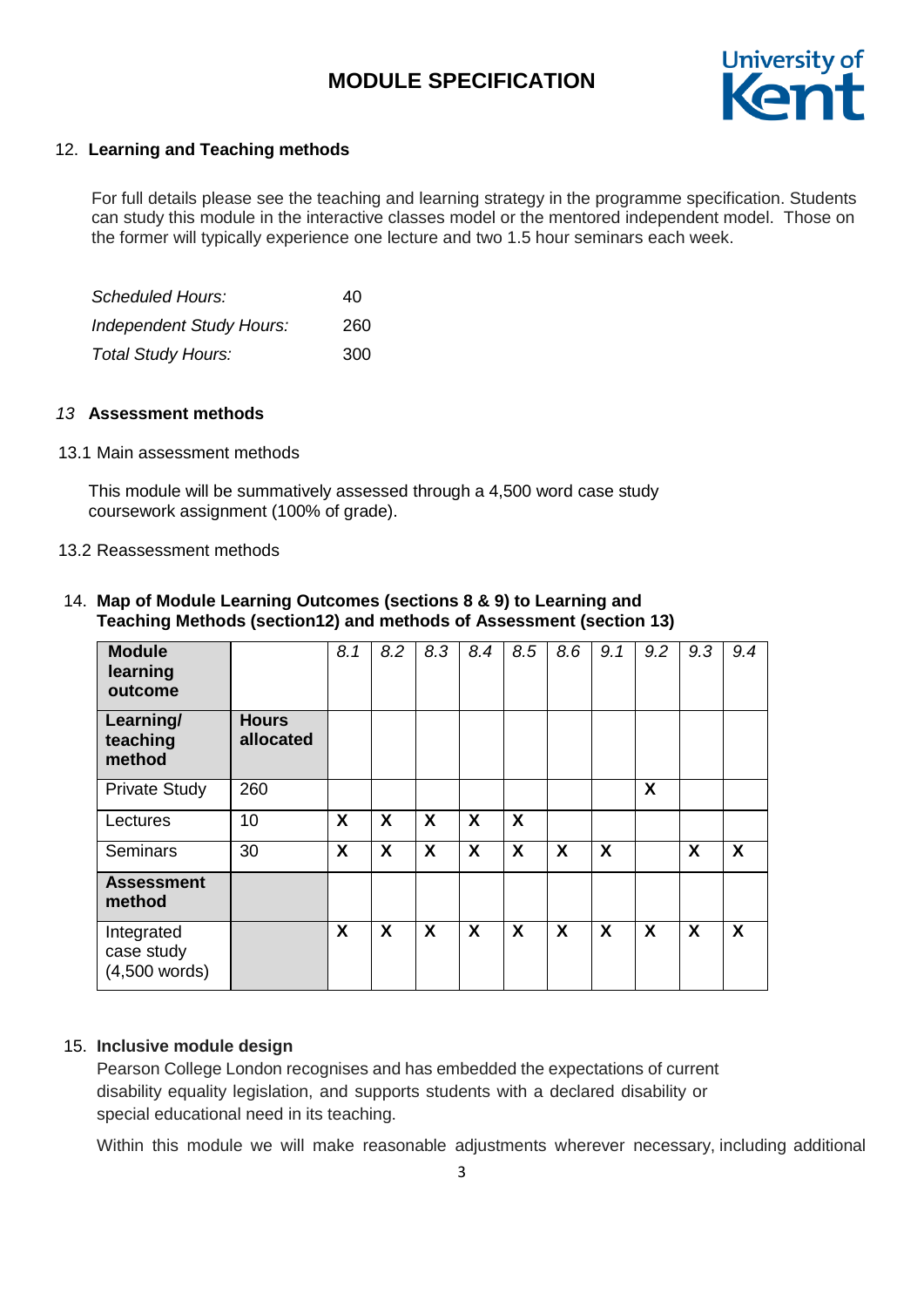

or substitute materials, teaching modes or assessment methods for students w and discussed their learning support needs. Arrangements for students with declared disabilities

will be made on an individual basis, in consultation with the College's Registry which oversees disability/dyslexia student support, and specialist support will be provided where needed.

## 16. **Campus(es) or Centre(s) where module will be delivered:**

Pearson College London

#### 17. **Internationalisation**

Students taking this module will be expected to keep up to date with international developments and changes relevant to organisations and how these may influence the responsibilities of a Board of Directors and senior finance professionals, and the effectiveness of organisation management. They will be encouraged to think about how local and international contexts affect the role of corporate governance and strategy in organisations. Students will also learn how to use this knowledge to make effective ethical and professional judgments in complex business situations.

## 18. **Partner College/Validated Institution:**

Pearson College London

## 19. **University School responsible for the programme:**

Kent Business School